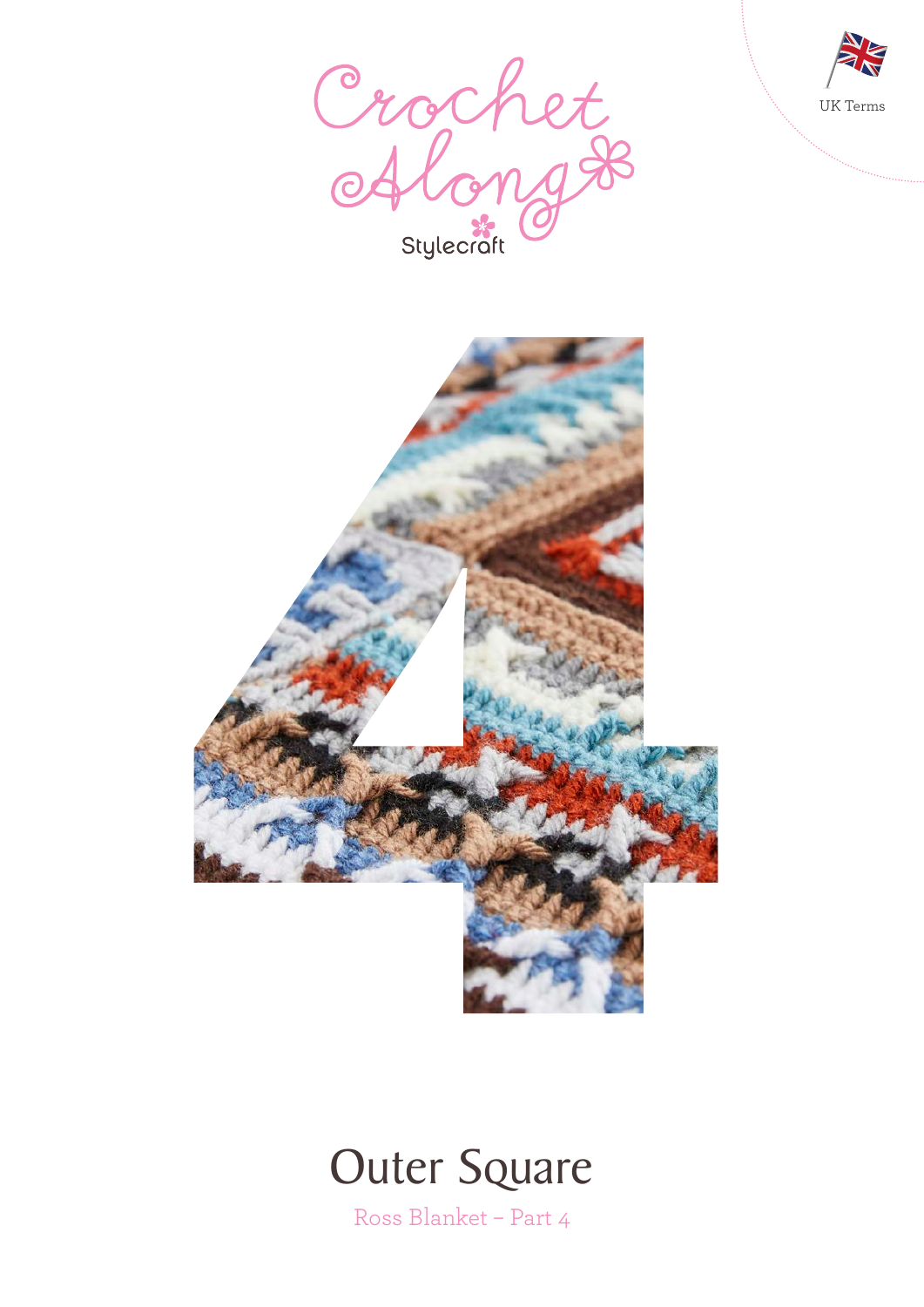Crochet Along #

1

**Part 4 – Outer Square (make 8)**





1001 White



1064 Mocha

# **EQUIPMENT**

4.5mm crochet hook Tapestry needle Stitch markers

1002 Black

1722



**Special DK colours used:**

Storm Blue 1004 Dark Brown

> 1302 Denim





1099 Grey



1029 Copper

Cream

## **MEASUREMENT** 20cm 8in square

#### **ABBREVIATIONS sl st** slip stitch

| sl st | slip stitch                        | fptr     | front post treble         |
|-------|------------------------------------|----------|---------------------------|
| ch    | chain                              | fpdtr    | front post double         |
| dc    | double crochet                     |          | treble                    |
| htr   | half treble                        | fptr2tog | work front post           |
| tr    | treble                             |          | treble decrease           |
| dtr   | treble crochet                     |          | across two stitches       |
|       | <b>bphtr</b> back post half treble |          | fpdtr2tog work front post |
|       | <b>bpdtr</b> back post double      |          | double treble             |
|       | treble                             |          | decrease across           |
|       |                                    |          | two stitches              |

# **NOTES:**

## **Fastening off and dealing with yarn ends**

In terms of fastening off, Catherine always uses the invisible join technique as she explains in her introduction. Catherine then sews the ends with a needle.

**WARNING – COPYRIGHT** This publication is protected by the law of copyright and may not be reproduced or copied either by photocopying or in any other way. Commercial use of either the patterns or the items made from them is strictly prohibited. All other rights are expressly reserved by Stylecraft.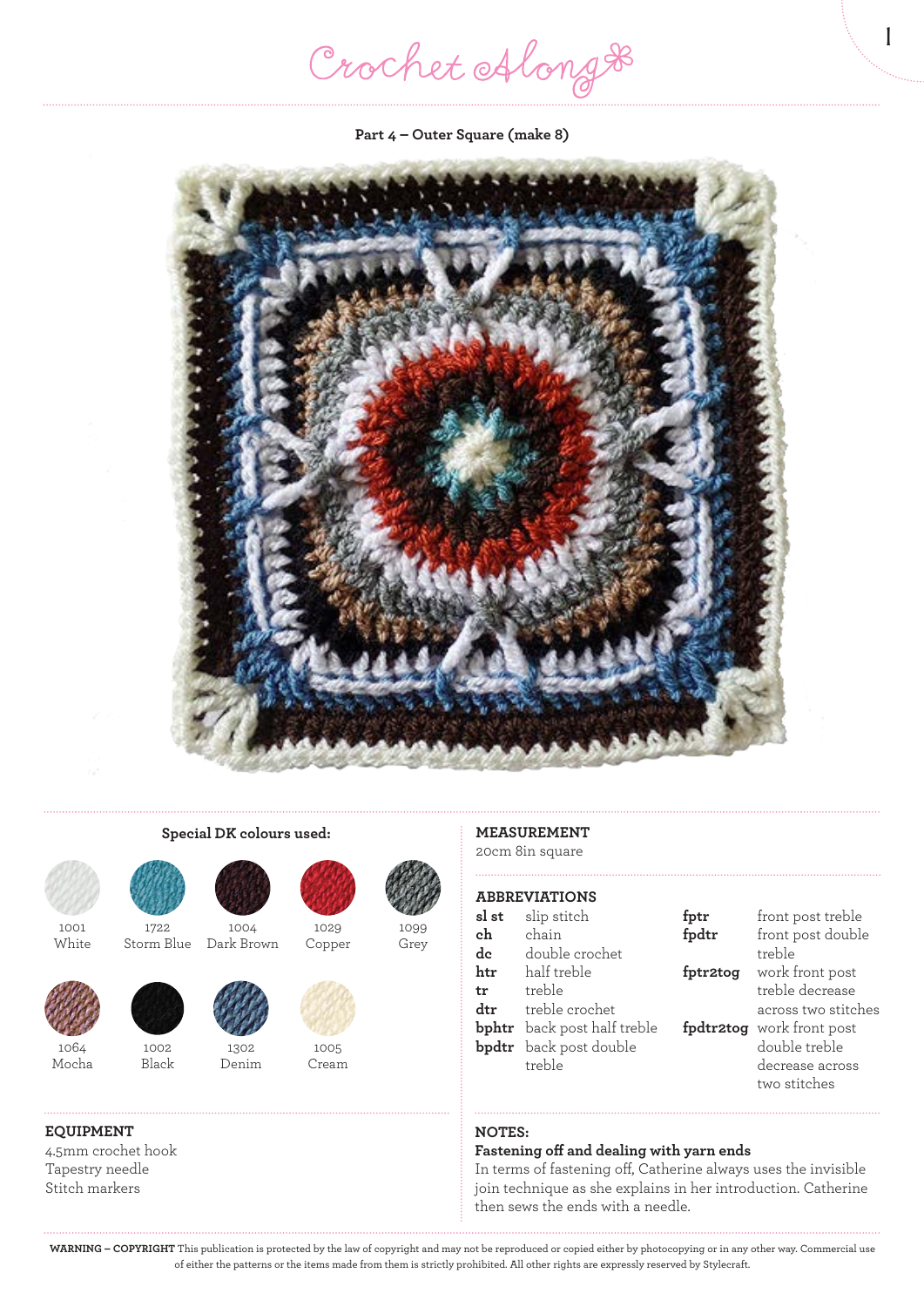Crochet Along #



### **Part 4 – Outer Square (make 8)**

**Although every effort has been made to ensure that instructions are correct, Stylecraft cannot accept any liabilities. In the unlikely event that there are errors in the patterns we will work as quickly as possible to issue an addenda.**

**Stylecraft cannot accept responsibility for the result of using any other yarn.**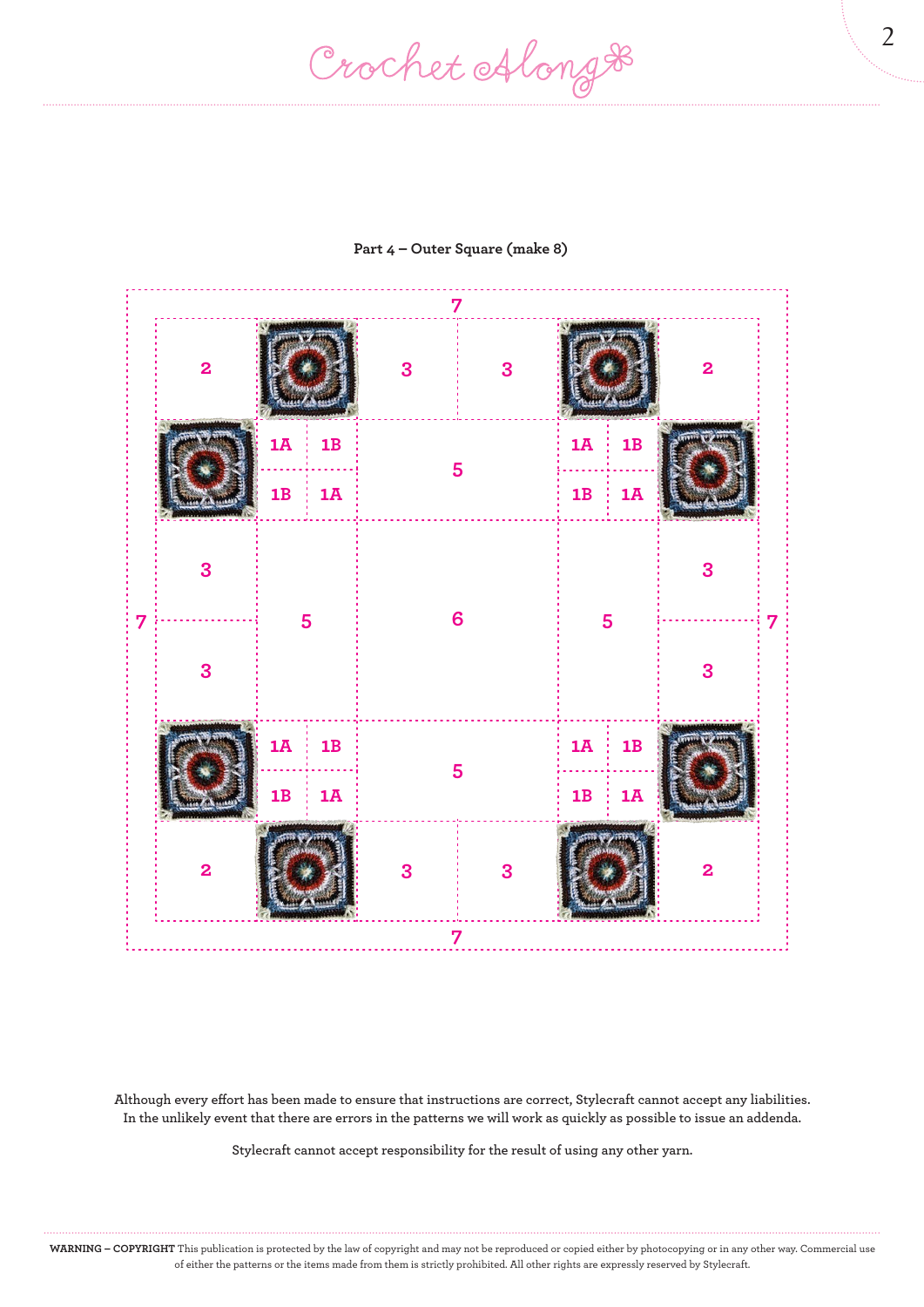Crochet Along &

#### **METHOD**

**Round 1:** With cream, in a magic circle 3ch (counts as one tr), then 11 tr. Join with invisible join to beginning 3ch. Pull the beginning yarn end tight to close the circle. Break off yarn. (12 tr)

**Round 2:** With storm blue, begin with a standing tr in any stitch. \*(fptr, 2ch, fptr) around next stitch, then tr in next two stitches\*\*. Repeat from \* to \*\* three times, omitting final tr. Join with invisible join to beginning tr. Break off yarn. (8 fptr, 8 tr, 4 2ch. 24 stitches in total)



**Round 3:** With dark brown, begin with standing tr in the first stitch of round two (where you've joined the end to the beginning of the round). \*fptr around next stitch, then (tr, 2ch, tr) in 2ch space. Fptr around next stitch, then tr in next stitch. 1ch, then tr in next stitch\*\*. Repeat from \* to \*\* three times, omitting final tr. Join with invisible join to beginning tr. Break off yarn. (16 tr, 8 fptr, 4 1ch, 4 2ch. 36 stitches in total)



**Round 4:** With copper, begin with standing tr in any 2ch corner space. (2ch, tr) in same space. \*fptr around next stitch, tr in next two stitches, then (tr, 1ch, tr) in 1ch space. Tr in next two stitches, fptr around next stitch, then (tr, 2ch, tr) in corner 2ch space\*\*. Repeat from \* to \*\* three times, omitting final (tr, 2ch, tr). Join with invisible join to beginning tr. Break off yarn. (24 tr, 8 fptr, 4 1ch, 4 2ch. 44 stitches in total)



**Round 5:** With white, begin with standing tr in any 2ch corner space. (2ch, tr) in same space. \*fptr around next stitch, then tr in next three stitches. Fptr around next stitch, htr in 1ch space, then fptr around next stitch. Tr in next three stitches, then fptr around next stitch, and (tr, 2ch, tr) in corner 2ch space\*\*. Repeat from \* to \*\* three times, omitting final (tr, 2ch, tr). Join with invisible join to beginning tr. Break off yarn. (32 tr, 16 fptr, 4 htr, 4 2ch. 60 stitches in total)



**This is what your two fptr should look like, with a htr in between.**

**Round 6:** With grey, begin with standing tr in any 2ch corner space. (2ch, tr) in same space. \*fptr around next stitch, then tr in next four stitches. Fpdtr around the second fptr from round five, miss next stitch, and dc in next. Fpdtr around the first fptr from round five, and miss next stitch. Tr in next four stitches, fptr around next st, then (tr, 2ch, tr) in corner 2ch space\*\*. Repeat from \* to \*\* three times, omitting final (tr, 2ch, tr). Join with invisible join to beginning tr. Break off yarn. (40 tr, 8 fptr, 8 fpdtr, 4 dc, 4 2ch. 68 stitches in total)



**This is what your crossed stitches should look like.**

**Round 7:** With mocha, begin with standing tr in any 2ch corner space. (2ch, tr) in same space. \*fptr around next stitch, then htr in next three stitches. Dc in next seven stitches, then htr in next three stitches. Fptr around next stitch, then (tr, 2ch, tr) in corner 2ch space\*\*. Repeat from \* to \*\* three times, omitting final (tr, 2ch, tr). Join with invisible join to beginning tr. Break off yarn. (28 dc, 24 htr, 8 tr, 8 fptr, 4 2ch. 76 stitches in total)

**Round 8:** With black, begin with standing tr in any 2ch corner space. (2ch, tr) in same space. \*fptr around next stitch, then htr in next three stitches. Dc in next nine stitches, then htr in next three stitches. Fptr around next stitch, then (tr, 2ch, tr) in corner 2ch space\*\*. Repeat from \* to \*\* three times, omitting final (tr, 2ch, tr). Join with invisible join to beginning tr. Break off yarn. (36 dc, 24 htr, 8 tr, 8 fptr, 4 2ch. 84 stitches in total)

**WARNING – COPYRIGHT** This publication is protected by the law of copyright and may not be reproduced or copied either by photocopying or in any other way. Commercial use of either the patterns or the items made from them is strictly prohibited. All other rights are expressly reserved by Stylecraft.